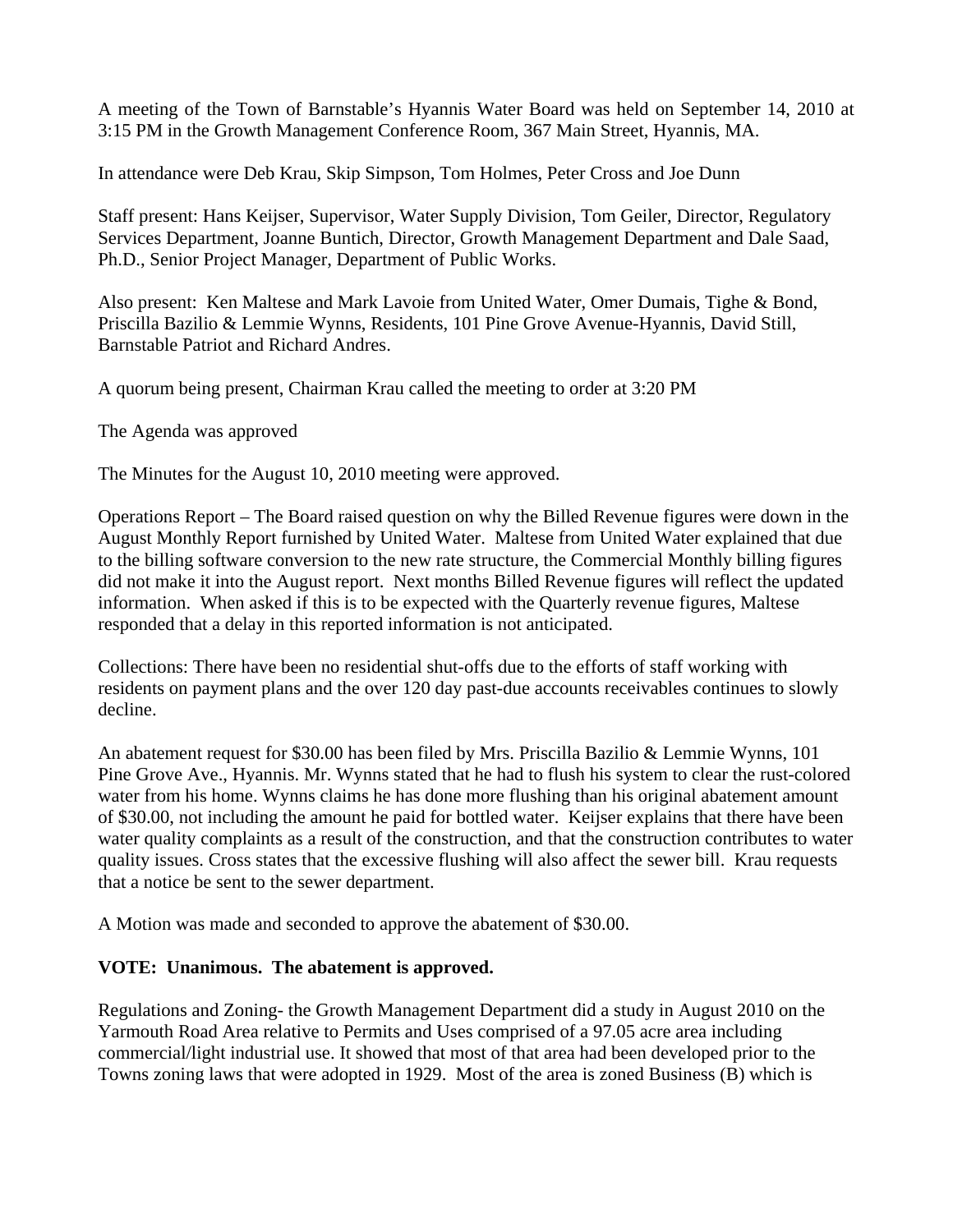considered one of the most liberal zoning district regarding permitted uses within the Town. It is noted that 172 businesses are established within the 130 properties in this study. Although records could not determine how 11 of these businesses originated, only 26 of the above referenced properties have been permitted for development or redevelopment since the adoption of the Groundwater Protection Zoning in 1985. Out of those 26 properties, only 3 required zoning relief due to the Groundwater Protection. Question was then raised as to the definition of "grandfathering".

Clarification was made by Buntich stating that "grandfathering" depends on the property's origin and is case specific. If a lands use had been started before the zoning laws were adopted in 1929 the land use is allowed to continues. Generally grandfathering goes with the land –not the business or owner.

The study also showed that 29 of the 172 businesses store hazardous materials, 12 of these businesses store hazardous materials of more than 111 gallons on-site. These are monitored by the Health Division of the Town. Ten (10) of the properties are considered hazardous spill sites.

Geiler explains that even though the Regulatory Department can only investigate if there has been a complaint in regards to hazardous materials violation, business owners are required to report and be monitored by the Health Department with hazardous materials exceeding 111 gallons. The study shows that there has been a decline of business exceeding this threshold of 111 gallons.

It was agreed by Buntich and the Board that communication, education and outreach to businesses in the area is vital to the safety, protection and awareness of the drinking water wells at the Maher Well field. Krau expresses that both board members and business owners should be involved in communication sessions with the Growth Management Department and Buntich agrees. It was stated that the Board has no desire to put anyone out of business, but to promote and "share a vision" to protect our water and avoid costly disasters. Geiler also suggests to the Board to communicate with the Fire Districts in the Town of Barnstable to see what's in place already. Keijser will check with other Superintendents regarding available brochures.

Tank Siting –Dumais presented the budget for the proposed water storage facilities initial preliminary design. It showed a 40% increase in cost over the original opinion of probable cost of 4.16M. This opinion of cost was for partially sunk dual chambered tanks with a buried pump stations with 5 pumps at an approximate cost of 5.8M. Krau did not anticipate such an increase. Cross expresses that although it is nice to see the options, we are restricted to a budget as noted above.

The Board requested Tighe & Bond to presents new figures to reflect single, ground-level tanks with above ground pump stations and 3 pumps.

Dumais will trim down and re-work the figures with Keijser to target the board's requests above and aim toward the budget of the original 4.16M.

New Business –Keijser calls attention to his letter attached to the submittal of the Hyannis Water System 20 year renewal application for the water withdrawal permit to the Massachusetts